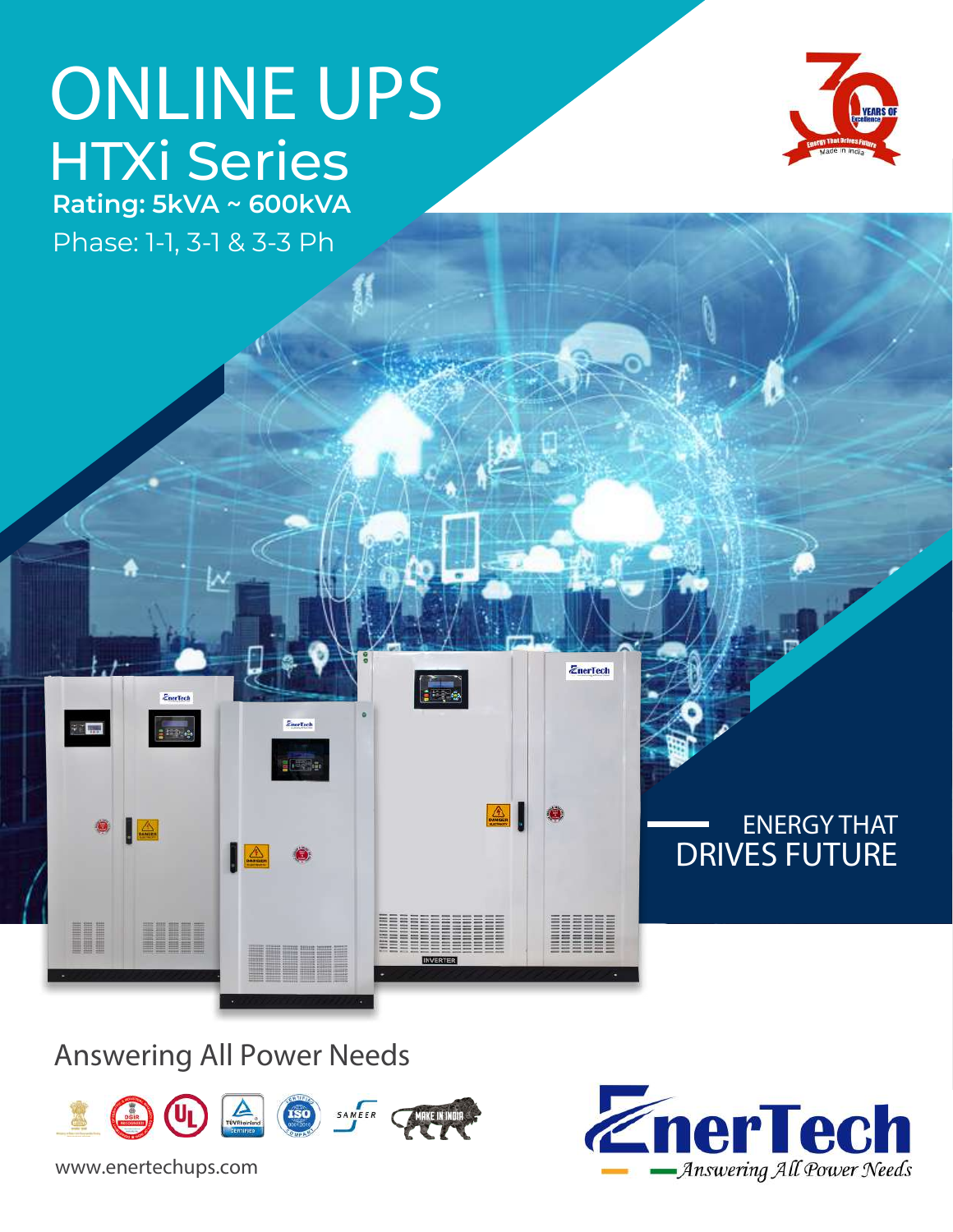### 30 Years Experience In Manufacturing And Development In Cutting Edge Inverter And Converter Technology.

# ABOUT ENERTECH

### **VISION**

*To enrich our customers with reliable, clean and interrupt free power with use of conventional and non conventioanal sources.*

### **QUALITY POLICY**

At Enertech UPS Pvt. Ltd. our core purpose is to ensure customer - delight through offering a range of power electronics products that meets international standards of quality and performance with emphasis on user - friendliness and economy as parameters for continual improvement of products as well as our quality management systems.

#### **VALUES**

- *We believe in continual improvement for the betterment.*
- *We will never give up service, we stand with our comitments.*
- *Organization before Self*
- *We have no Place for Non Performers.*

Enertech® UPS Pvt. Ltd. is a leading fast moving Indian multinational manufacturing company, providing the next generation technology products solutions for the Renewable and Power sectors.



We provide a comprehensive wide range of power management solutions including *Solar hybrid Inverter, Solar UPS, Online UPS, Industrial UPS, Industrial Battery Charger, Static Frequency Converter.* With the in-house R&D setup Enertech strive for constant success in leveraging technological innovation with next generation patented technology solutions.

Enertech® with its head quarter at Pune was established in the year 1989. All operations are at Sigma Level 4.87. The company has purposefully expanded by providing power solutions for *IT, Industrial, Healthcare, Banking, and Infrastructure* over the period and expanded footprints in *Africa, Tanzania, Zambia, Cameroon, Nigeria, Niger, Yemen, Sudan, Zimbabwe, USA.*

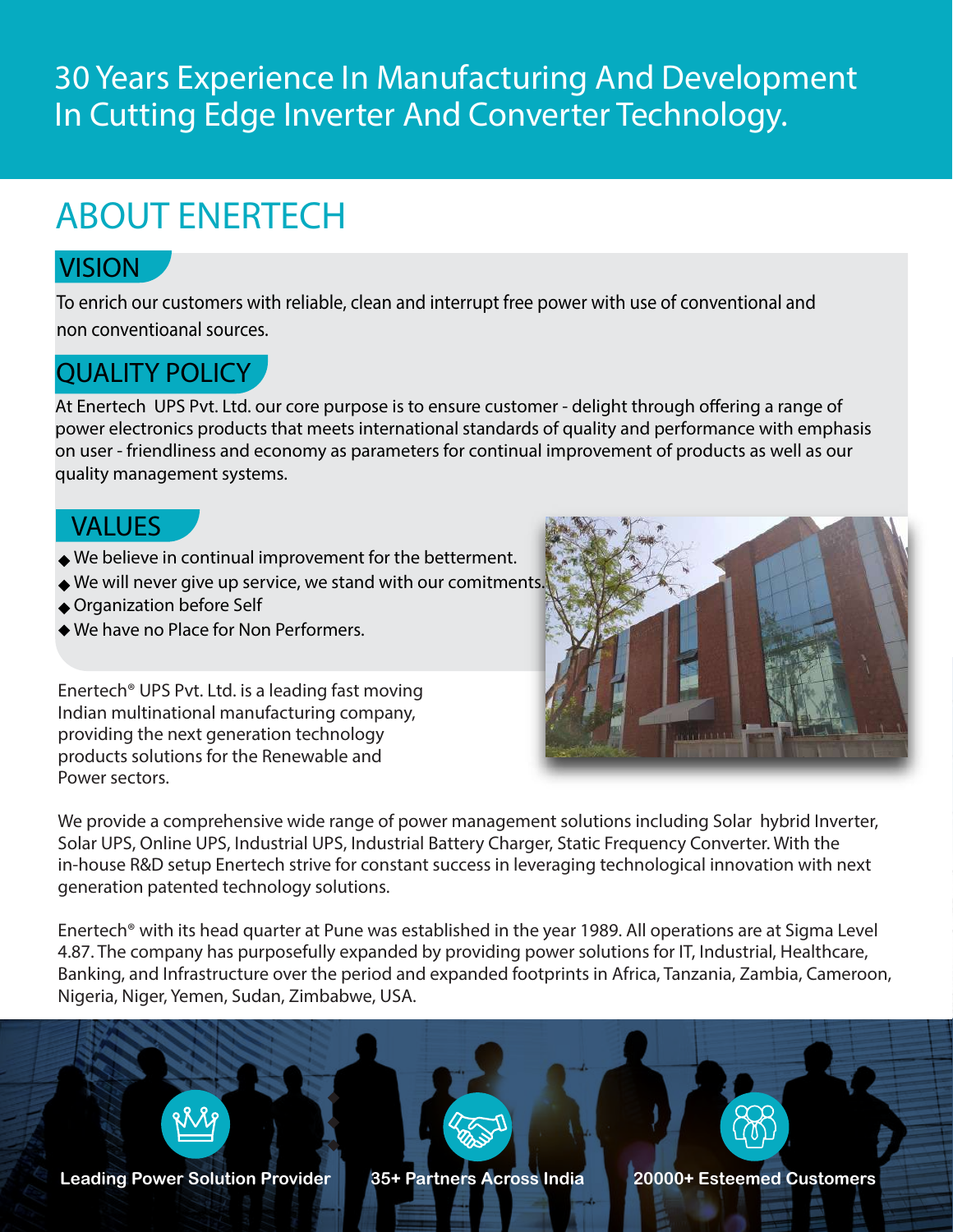## 5kVA - 600kVA Performing, Reliable & Efficient Power Solution for Mission Critical Applications





Manufacturing: Pharmaceutical, Retails, Textile





Power Generation







Fertilizer







**Centre** 



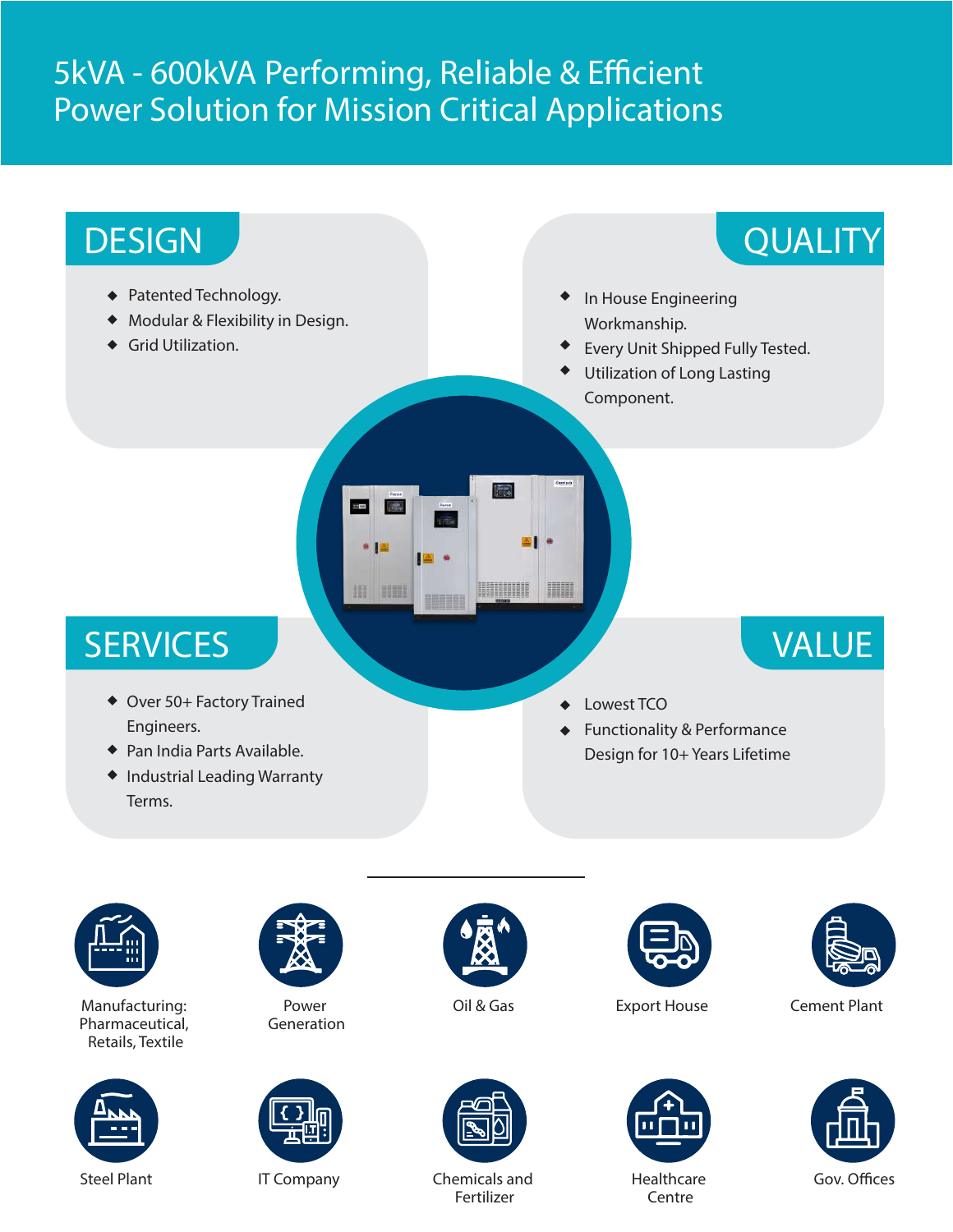# ENERTECH HTXI ONLINE UPS SERIES

# PERFORMANCE

Utilizing a combination of high sampling rates and Direct Digital Control (DDC) with Analog fast comparator, the Enertech® HTXi UPS is able to provide superior performance under all load conditions.

# **RELIABILITY**

If downtime in your business equals disaster, Enertech® HTXi Series UPS delivers the highest reliability among backup power equipment suppliers through robust technology designed to deliver continuous power in the most demanding environments. Enertech® HTXi UPS Series is suitable for a wide range of applications including IT, security, telecommunications, electro-medical systems, and the most demanding industrial environments.

The transformer-based design of Enertech® UPS series provides protection from the massive range of power irregularities including unmatched efficiency, usability and space savings.

Enertech® UPS is a complete power protection solution that helps to achieve maximum optimization of the infrastructure around design, operating and management proficiencies while maintaining or improving availability.

Benefits to the customer include excellent output voltage control, dynamic inverter response, and minimal voltage distortion during full load steps without the DC source. These characteristics maximize the performance of the UPS and increase the overall reliability of components and the system.

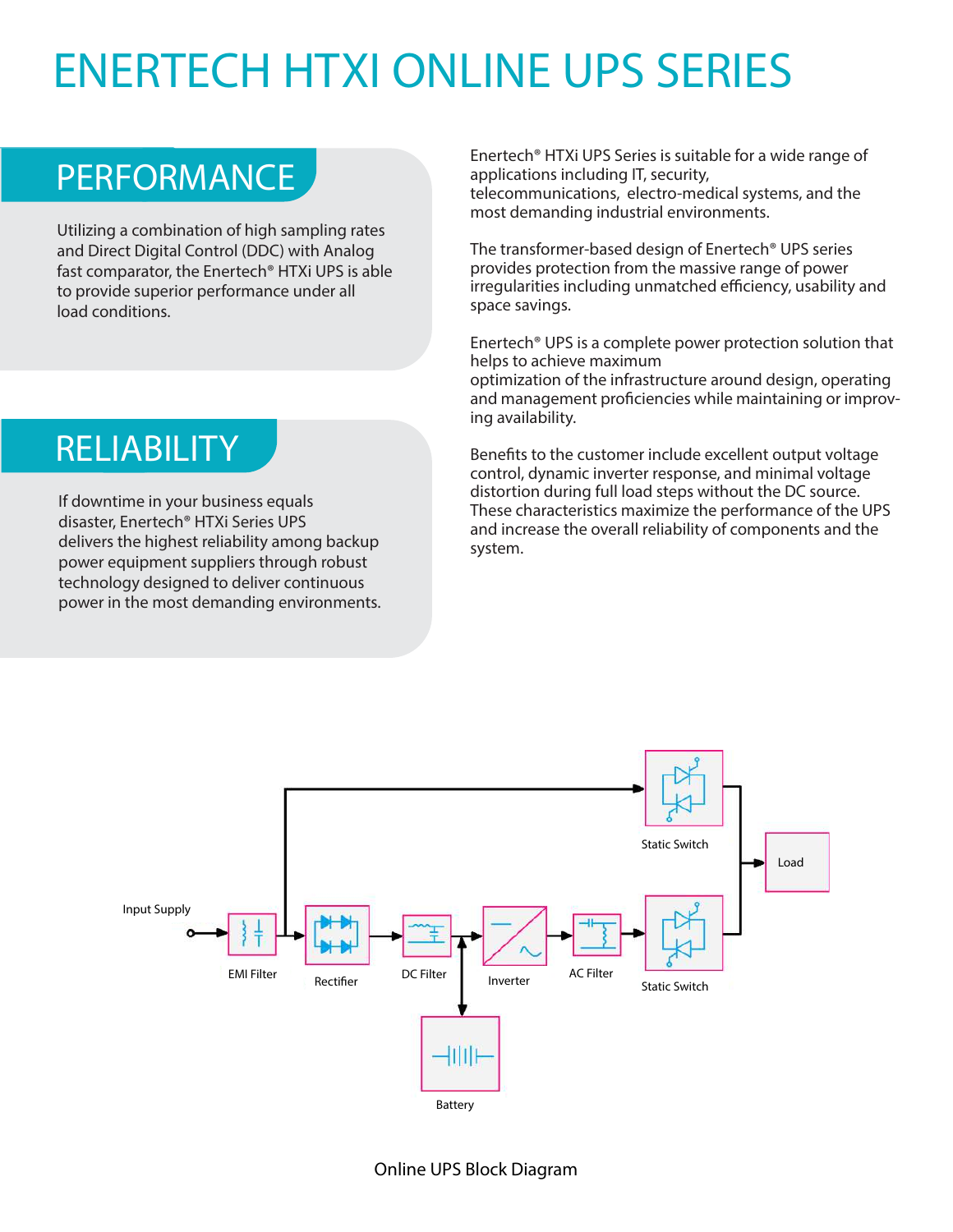## ADVANCED FEATURES FOR MAXIMUM PERFORMANCE

Enertech UPS HTXi Series designed to meet a wide array of mission critical application power continuity needs. It is designed with the latest technology to provide your

business with maximum power condition.



- ◆ Remote Monitoring unit.
- ◆ Solar Compatibility.
- ◆ Enclosure IP21 (Optional Up to 55).



## APPLICATION

Defense Industrial Automation Petrol Pump Institutes

Oil and Gas Transportation Cement / Steel Plant Health Care Centre

Cold Storage Manufacturing Unt IT Company Banks

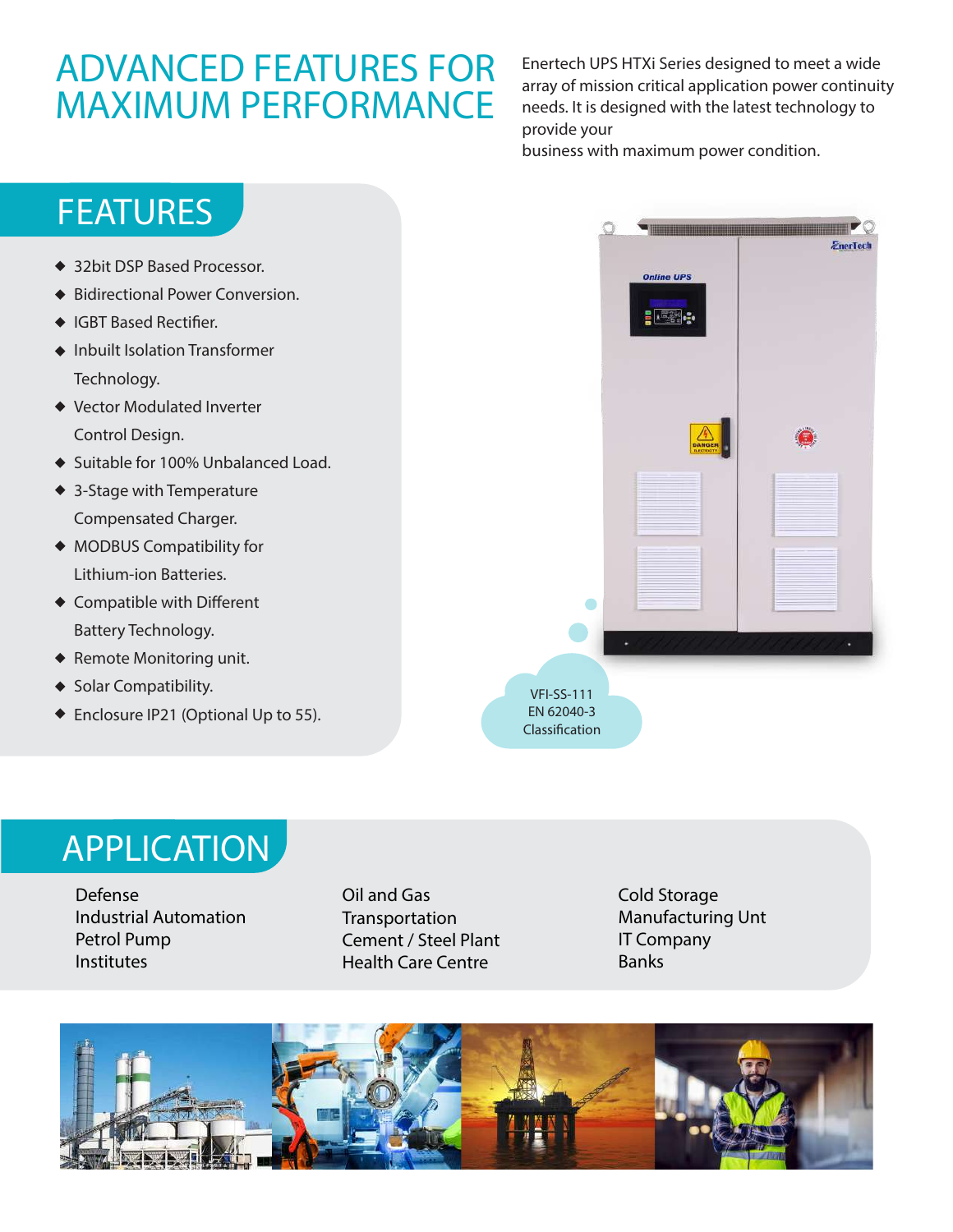# Techinical Specifications for Online UPS

| <b>STANDARD SPECIFICATION</b>                                  | HTXi Series - 5kVA to 600kVA                                                                                                                                                                   |                         |                           |
|----------------------------------------------------------------|------------------------------------------------------------------------------------------------------------------------------------------------------------------------------------------------|-------------------------|---------------------------|
|                                                                |                                                                                                                                                                                                |                         |                           |
| <b>UPS Type</b>                                                | 1PH-1PH                                                                                                                                                                                        | 3PH-1PH                 | 3PH-3PH                   |
| Inverter                                                       | 5.0 - 10 kVA                                                                                                                                                                                   | 5.0 - 40 kVA            | 5.0 - 600 kVA             |
| DC Nominal Voltage                                             | 96/120/180 V                                                                                                                                                                                   | 240 / 360 V             | 240 / 360 / 384 V         |
| Topology                                                       | Onine Double Conversion                                                                                                                                                                        |                         |                           |
| Technology                                                     | 32 bits DSP using IGBTbased advanced Multi-level Conversion with Inbuilt Isolation Transformer Technology                                                                                      |                         |                           |
| <b>INPUT</b>                                                   |                                                                                                                                                                                                |                         |                           |
| Input Voltage Range *                                          | 170 - 260 V                                                                                                                                                                                    | 350 - 460 V             | 350 - 460 V               |
| Nominal Frequency                                              |                                                                                                                                                                                                | 50 Hz (± 10%)           |                           |
| Input Power Factor                                             | Near to unity                                                                                                                                                                                  |                         |                           |
| Input Fault Level                                              | 10 kA                                                                                                                                                                                          |                         |                           |
| Power walk - in period                                         | 10 secs-Configurable                                                                                                                                                                           |                         |                           |
| DG Compatibility                                               | Yes                                                                                                                                                                                            |                         |                           |
| Cold / Soft Start Capability                                   | Yes                                                                                                                                                                                            |                         |                           |
| <b>CHARGER</b>                                                 |                                                                                                                                                                                                |                         |                           |
| Charger Type                                                   | <b>IGBT Based</b>                                                                                                                                                                              |                         |                           |
| Nominal Voltage Regulation                                     | ±1%                                                                                                                                                                                            |                         |                           |
| Ripple Voltage (With Battery)                                  | $< 1\%$                                                                                                                                                                                        |                         |                           |
| <b>Charging Method</b>                                         | Constant Voltage Constant Current (CVCC)                                                                                                                                                       |                         |                           |
|                                                                |                                                                                                                                                                                                |                         |                           |
|                                                                |                                                                                                                                                                                                |                         |                           |
| <b>BATTERY</b>                                                 |                                                                                                                                                                                                |                         |                           |
| Type & No. of cells                                            | Lead Acid / VRLA / Ni-Cd / Lithium<br>Inbuilt in UPS                                                                                                                                           |                         |                           |
| <b>Battery Test feature</b><br><b>OUTPUT</b>                   |                                                                                                                                                                                                |                         |                           |
| Load Power Factor                                              |                                                                                                                                                                                                | 0.8 lag kVA & kW rating |                           |
| <b>Output Nominal Voltage</b>                                  | 230 V ± 1%                                                                                                                                                                                     | 230 V ± 1%              | 380 / 400 / 415 V ± 1%    |
| <b>Output Frequency</b>                                        |                                                                                                                                                                                                | 50 Hz ± 0.5%            |                           |
| Output Waveform                                                |                                                                                                                                                                                                | Pure Sine wave          |                           |
| <b>Total Harmonic Distortion</b>                               | < 3% Max. for 100% Linear Load   < 5% Max. for 100 % Non-Linear Load                                                                                                                           |                         |                           |
| Overload Capacity                                              | 125% for 60 sec., 150% for 5 sec                                                                                                                                                               |                         |                           |
| Changeover Time                                                | Mains to Battery & Battery to Mains 0 msec                                                                                                                                                     |                         |                           |
| <b>Short Circuit Capacity</b>                                  | 200%<br>Transformer at output side                                                                                                                                                             |                         |                           |
| Galvonic Isolation                                             | IGBT based PWM with INSTANTANEOUS SINEWAVE CONTROL                                                                                                                                             |                         |                           |
| Inverter<br><b>Dynamic Response</b>                            | For 0 to 100% step load change the output shall remain within ± 5% & recover to 98% within one cycle                                                                                           |                         |                           |
| Crest Factor                                                   | 3:1                                                                                                                                                                                            |                         |                           |
| Duty                                                           | Continuous                                                                                                                                                                                     |                         |                           |
| Output Protection                                              | Output High, Output Low, Temperature, Over Load, Short Cuircuit                                                                                                                                |                         |                           |
|                                                                |                                                                                                                                                                                                |                         |                           |
| <b>STATIC SWITCH</b>                                           |                                                                                                                                                                                                |                         |                           |
| Transfer (Inverter to Bypass)                                  | In Async. Mode - < 10 ms                                                                                                                                                                       |                         |                           |
| Retransfer (Bypass to Inverter)                                |                                                                                                                                                                                                | In Async. Mode          |                           |
| <b>MANUAL BYPASS</b>                                           | Built In                                                                                                                                                                                       |                         |                           |
| SYSTEM CONFIGURATION                                           | <b>Stand Alone</b>                                                                                                                                                                             |                         |                           |
| AC-AC Efficiency (%)                                           | Up to 94%                                                                                                                                                                                      |                         |                           |
| <b>ENVIRONMENTAL</b>                                           |                                                                                                                                                                                                |                         |                           |
| <b>Operating Condition</b>                                     | Dust free, Cool & Dry Environment                                                                                                                                                              |                         |                           |
| <b>Acoustic Noise Level</b>                                    | $\leq$ 65 dB(from 1 m distance(Ref : ISO 3746))                                                                                                                                                |                         |                           |
| <b>Operating Temperature</b>                                   | 0 to 40 Deg C                                                                                                                                                                                  |                         |                           |
| Storage Temperature                                            | 0 to 55 Deg C                                                                                                                                                                                  |                         |                           |
| <b>Relative Humidity</b>                                       | Up to 95 % (Non Condensing)                                                                                                                                                                    |                         |                           |
| Altitude                                                       | Upto 1000 & (1000 to 3000)                                                                                                                                                                     |                         |                           |
| Basic seismic qualification                                    | 0.5g (The test inspection shall be with extra cost)                                                                                                                                            |                         |                           |
| <b>PHYSICAL</b>                                                | IP20 (IP 21 to IP 55 Optional)                                                                                                                                                                 |                         |                           |
| <b>Enclosure Protection Grade</b><br><b>Enclosure Mounting</b> | Floor Mounted                                                                                                                                                                                  |                         |                           |
| <b>Enclosure Thickness</b>                                     | upto 2.0 mm thick                                                                                                                                                                              |                         |                           |
| Cooling                                                        | <b>Forced Air</b>                                                                                                                                                                              |                         |                           |
| Colour                                                         | <b>RAL 7016</b><br>RAL 7016 / RAL 9016                                                                                                                                                         |                         |                           |
| Cable Entry                                                    | Front side / Back side                                                                                                                                                                         |                         |                           |
| <b>GLAND PLATE</b>                                             | 3 mm MS C.R.C.A.<br>5 A / 230 VAC (Optional)                                                                                                                                                   |                         |                           |
| UTILITY SOCKET<br>SAFTEY FACTOR                                | 2 for electronic devices, 1.1 for electrical                                                                                                                                                   |                         |                           |
|                                                                | IEC - EN 62040-1: 2008: General and safety Requirements for UPS, IEC - EN 62040-2:2006: Uninterruptible power systems (UPS).<br>Electromagnetic compatibility (EMC) requirements IEC 62040 - 3 |                         |                           |
| <b>ILLUMINATION LAMP</b>                                       | 11 W CFL                                                                                                                                                                                       |                         |                           |
| EARTHING CONNECTION                                            | 5-20 kVA : 3 x 25 mm CU (Earth bus bar running along the panel)                                                                                                                                |                         |                           |
| (Ref. IS 3043)                                                 | 30 - 150 kVA : 6 x 25 mm CU (Earth bus bar running along the panel)                                                                                                                            |                         |                           |
|                                                                | 200-300KVA: 6 x 30 mm CU (Earth bus bar running along the panel)                                                                                                                               |                         |                           |
|                                                                |                                                                                                                                                                                                |                         |                           |
| <b>CONNECTIVITY OPTIONS</b>                                    |                                                                                                                                                                                                |                         |                           |
| <b>UPS Monitoring</b>                                          | RS 232 based / GSM Connectivity (Optional)                                                                                                                                                     |                         |                           |
| SNMP RJ45                                                      |                                                                                                                                                                                                |                         | Ethernet based (Optional) |
| Serial to Ethernet Card                                        | SNMP RJ45<br>(Optional)                                                                                                                                                                        |                         |                           |
| Maximum Connectivity combinations                              | 1) RS232 + RS485 (Optional)                                                                                                                                                                    |                         |                           |
| possible                                                       | 2) RS232 + RS485 + SNMP RJ45 (Optional)                                                                                                                                                        |                         |                           |

# Specifications are subject to change without prior notice

 **\* with tolerance of 5v**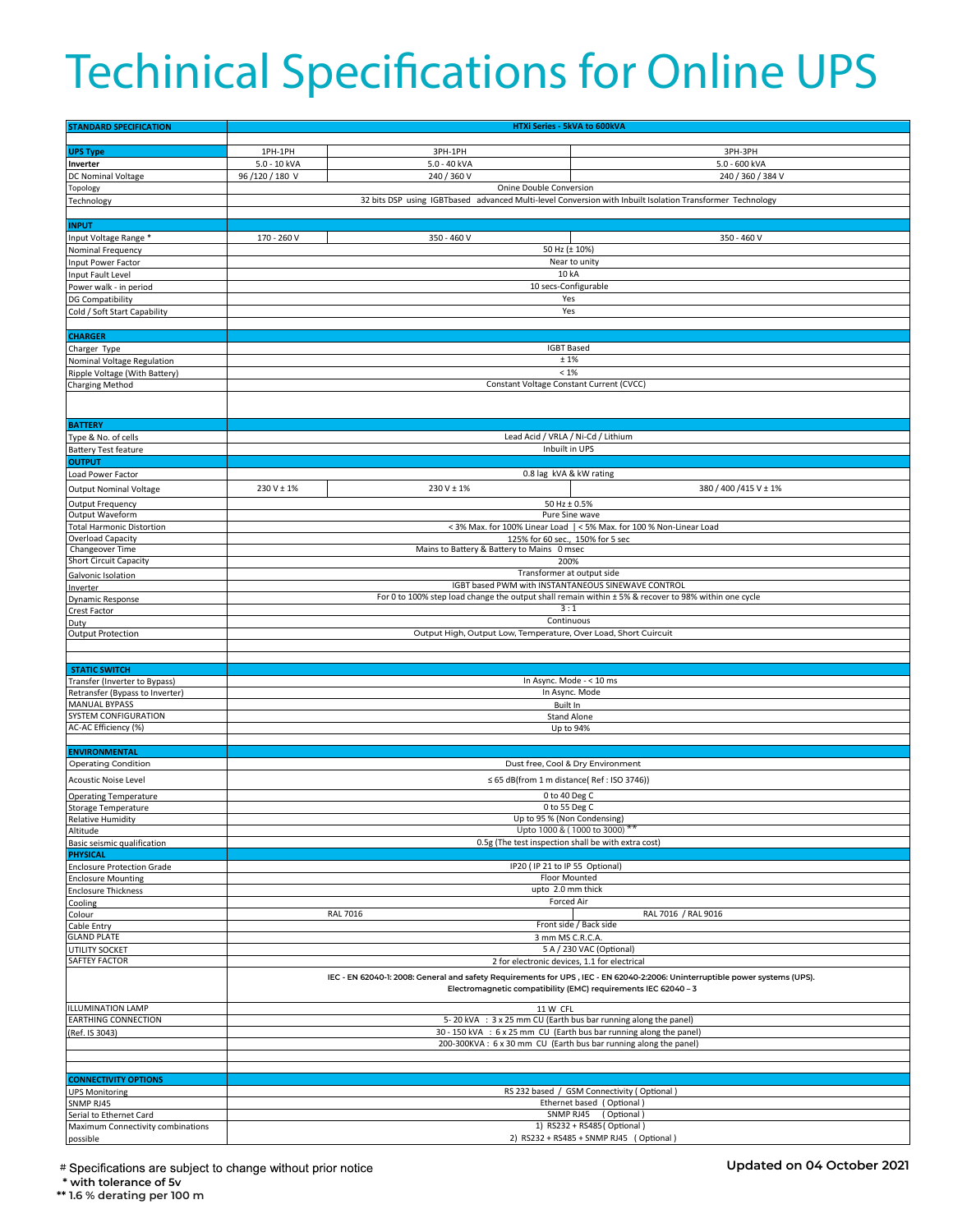#### **MONITORING ON THE GO & AT YOUR DESK !!!**

Suitable Protocol: RS-232/MODBUS/RS-485

IOT based monitoring system- to enable customer to monitor critical HTXI Online UPS systems at their desk or phone. By using remote monitoring equipment at your sites, you'll now have the visibility you need to monitor and control your Systems.

- *All HTXI Online UPS systems in a facility is connected to Enertech® RMS Interface to collect data and transfer to network system / cloud to process data*
- ◆ Remote PC, mobile is configured *with RMS Software for HTXI Online UPS monitoring on the GO and always at your desk.*



# **BENEFITS**

- *Continuous HTXI Online UPS monitoring and access to data.*
- *Load trend and graphs in your mobile.*
- *Data on power failures in a day / week / month.*
- *HTXI Online UPS Alerts on email /SMS.*
- *Daily/weekly/monthly reports*
- *24x7 remote monitoring Peace of mind.*
- ◆ Connectivity Via GSM/Wi-fi.
- *Report with pop-up alarms.*